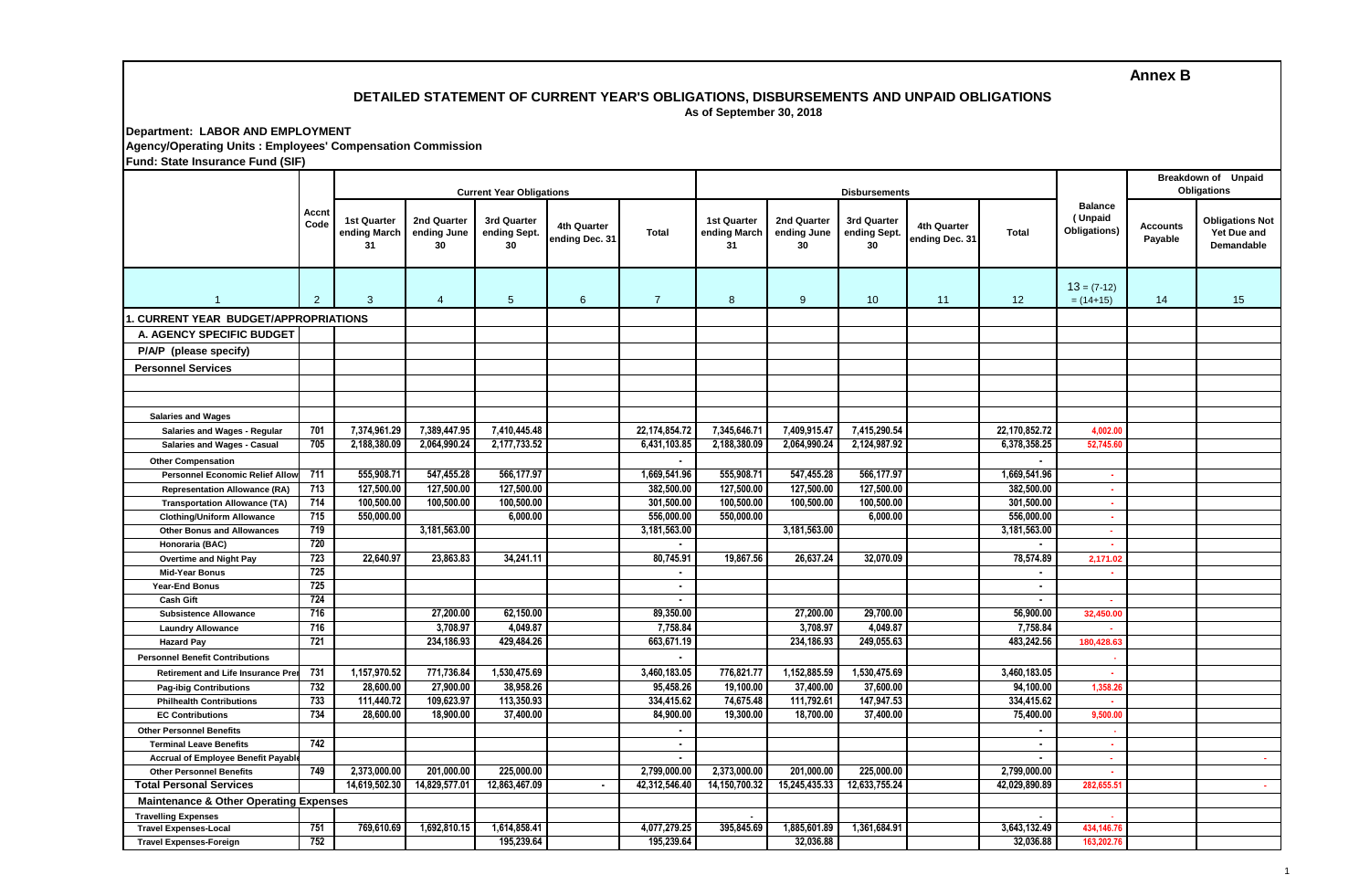# **Annex B**

#### **DETAILED STATEMENT OF CURRENT YEAR'S OBLIGATIONS, DISBURSEMENTS AND UNPAID OBLIGATIONS As of September 30, 2018**

**Department: LABOR AND EMPLOYMENT**

**Agency/Operating Units : Employees' Compensation Commission**

**Fund: State Insurance Fund (SIF)**

|                                                       | Accnt<br>Code |                                    |                                  | <b>Current Year Obligations</b>   |                                      |                |                                   |                                  | <b>Disbursements</b>             |                               | Breakdown of Unpaid<br><b>Obligations</b> |                                           |                     |                                                            |
|-------------------------------------------------------|---------------|------------------------------------|----------------------------------|-----------------------------------|--------------------------------------|----------------|-----------------------------------|----------------------------------|----------------------------------|-------------------------------|-------------------------------------------|-------------------------------------------|---------------------|------------------------------------------------------------|
|                                                       |               | 1st Quarter<br>ending March<br>-31 | 2nd Quarter<br>ending June<br>30 | 3rd Quarter<br>ending Sept.<br>30 | <b>4th Quarter</b><br>ending Dec. 31 | <b>Total</b>   | 1st Quarter<br>ending March<br>31 | 2nd Quarter<br>ending June<br>30 | 3rd Quarter<br>ending Sept<br>30 | 4th Quarter<br>ending Dec. 31 | <b>Total</b>                              | <b>Balance</b><br>(Unpaid<br>Obligations) | Accounts<br>Payable | <b>Obligations Not</b><br>Yet Due and<br><b>Demandable</b> |
| $\overline{1}$                                        | 2             | $\mathbf{3}$                       | $\overline{4}$                   | $5\phantom{.0}$                   | 6                                    | $\overline{7}$ | 8                                 | 9                                | 10                               | 11                            | 12                                        | $13 = (7-12)$<br>$= (14+15)$              | 14                  | 15                                                         |
| <b>Training and Scholarship Expenses</b>              |               |                                    |                                  |                                   |                                      |                |                                   |                                  |                                  |                               |                                           |                                           |                     |                                                            |
| <b>Training Expenses (Including MOA, Co</b>           | 753           | 1,883,376.64                       | 4,090,037.33                     | 4,233,583.47                      |                                      | 10,206,997.44  | 1,368,376.64                      | 3,755,738.78                     | 2,903,952.01                     |                               | 8,028,067.43                              | 2,178,930.0                               |                     |                                                            |
| <b>Supplies and Materials Expenses</b>                |               |                                    |                                  |                                   |                                      |                |                                   |                                  |                                  |                               |                                           |                                           |                     |                                                            |
| <b>Office Supplies Expenses</b>                       | 755           | 210.876.43                         | 199,552.24                       | 421.523.35                        |                                      | 831,952.02     | 47,983.00                         | 299.005.16                       | 259,639.79                       |                               | 606.627.95                                | 225,324.0                                 |                     |                                                            |
| Other Office Supplies Expenses - IT (P                | 765           | 435,522.13                         | 239,037.90                       | 278,675.45                        |                                      | 953,235.48     | 20,106.00                         | 241,701.97                       | 297,497.68                       |                               | 559,305.65                                | 393,929.8                                 |                     |                                                            |
| Semi-Expendable - Mach.& Off. Equipn                  | 0E            | 43,909.00                          | 56,957.00                        | 45,026.75                         |                                      | 145,892.75     | 43,909.00                         | 47,699.00                        | 74,242.75                        |                               | 165,850.75                                | (19,958.0)                                |                     |                                                            |
| Semi-Expendable - Info. Technology                    | IT            |                                    |                                  |                                   |                                      | $\blacksquare$ |                                   |                                  |                                  |                               | $\blacksquare$                            | ×                                         |                     |                                                            |
| Semi-Expendable - Office Medical Eqpt                 | OME           |                                    |                                  |                                   |                                      | $\blacksquare$ |                                   |                                  |                                  |                               | $\blacksquare$                            | ×                                         |                     |                                                            |
| Semi-Expendable - Furniture & Fixture                 | FF            | 113,622.00                         | 49,405.00                        | 27,283.00                         |                                      | 190,310.00     | 113,622.00                        | 49,405.00                        | 27,283.00                        |                               | 190,310.00                                | ×.                                        |                     |                                                            |
| Fuel, Oil and Lubricants Expenses                     | 761           | 98,602.62                          | 79,207.80                        | 91,359.82                         |                                      | 269,170.24     | 48,602.62                         | 79,207.80                        | 89,359.88                        |                               | 217,170.30                                | 51,999.9                                  |                     |                                                            |
| <b>Textbooks and Instructional Materials</b>          | 763           | $\sim$                             | 1,500.00                         |                                   |                                      | 1,500.00       | $\blacksquare$                    | 1,500.00                         |                                  |                               | 1,500.00                                  | ×.                                        |                     |                                                            |
| <b>Utility Expenses</b>                               |               |                                    |                                  |                                   |                                      |                |                                   |                                  |                                  |                               | $\blacksquare$                            | ×                                         |                     |                                                            |
| <b>Water Expenses</b>                                 | 766           | 293,328.93                         | 61,353.64                        | 158,225.24                        |                                      | 512,907.81     | 259,580.23                        | 71,651.95                        | 96,852.12                        |                               | 428,084.30                                | 84,823.5                                  |                     |                                                            |
| <b>Electricity Expenses</b>                           | 767           | 791.503.09                         | 1.513.656.00                     | (55.255.32                        |                                      | 2.249.903.77   | 442.412.98                        | 890.395.44                       | 903.910.43                       |                               | 2.236.718.85                              | 13.184.9                                  |                     |                                                            |
| <b>Communication Expenses</b>                         |               |                                    |                                  |                                   |                                      | $\sim$         |                                   |                                  |                                  |                               |                                           |                                           |                     |                                                            |
| Postage and Deliveries (Philippine Postal             | 771           | 62.447.16                          | 101,871.79                       | 334.211.51                        |                                      | 498.530.46     | 26.547.16                         | 72.982.79                        | 184.462.46                       |                               | 283.992.41                                | 214.538.0                                 |                     |                                                            |
| Telephone Expenses-Landline (Main and                 | 772           | 271.097.81                         | 268,375.06                       | 266.001.85                        |                                      | 805.474.72     | 271.097.81                        | 268,375.06                       | 266.001.85                       |                               | 805.474.72                                |                                           |                     |                                                            |
| Telephone Expenses-Mobile (Main and F                 | 773           | 81,199.70                          | 75,294.85                        | 68.112.16                         |                                      | 224.606.71     | 81,199.70                         | 75.294.85                        | 68,112.16                        |                               | 224.606.71                                |                                           |                     |                                                            |
| Internet Subscription Expenses                        | 774           | 55.450.00                          | 123,774.00                       | 129.324.86                        |                                      | 308.548.86     | 53,200.00                         | 126.024.00                       | 87.120.00                        |                               | 266.344.00                                | 42.204.8                                  |                     |                                                            |
| Cable, Sattelite & Telegraph & Radio Exp              | 775           |                                    |                                  |                                   |                                      |                |                                   |                                  |                                  |                               |                                           | ×                                         |                     |                                                            |
| Membership Dues and Contribution to                   | 778           |                                    |                                  | 100.000.00                        |                                      | 100.000.00     |                                   |                                  | 100,000.00                       |                               | 100,000.00                                | ×                                         |                     |                                                            |
| Confidential, Intelligence and Extraordinary Expenses |               |                                    |                                  |                                   |                                      |                |                                   |                                  |                                  |                               |                                           | ٠                                         |                     |                                                            |
| <b>Extraordinary Expenses</b>                         | 883           | 24,702.85                          | 30,878.33                        | 30,492.68                         |                                      | 86,073.86      | 24,702.85                         | 30,878.33                        | 30,492.68                        |                               | 86,073.86                                 | ×.                                        |                     |                                                            |
|                                                       |               |                                    |                                  |                                   |                                      |                |                                   |                                  |                                  |                               |                                           |                                           |                     |                                                            |
| <b>Professional Services</b><br><b>Legal Services</b> | 791           | 17,500.00                          | 20,000.00                        | 30,000.00                         |                                      | 67,500.00      | 17,500.00                         | 15,000.00                        | 35,000.00                        |                               | 67,500.00                                 | ٠                                         |                     |                                                            |
| <b>Auditing Services</b>                              | 792           |                                    |                                  | 2,777,609.00                      |                                      | 2,777,609.00   |                                   |                                  | 2,777,609.00                     |                               | 2,777,609.00                              |                                           |                     |                                                            |
|                                                       | 799           | 419,336.44                         | 2,429,495.43                     | 4,416,389.92                      |                                      | 7,265,221.79   | 419,336.44                        | 2,429,495.43                     | 3,173,161.95                     |                               | 6,021,993.82                              | 1,243,227.91                              |                     |                                                            |
| <b>Other Professional Services</b>                    |               |                                    |                                  |                                   |                                      |                |                                   |                                  |                                  |                               |                                           |                                           |                     |                                                            |
| <b>General Services</b>                               | 795           |                                    | 356,687.90                       | 58,676.48                         |                                      | 415,364.38     |                                   | 356,687.90                       | 58,676.48                        |                               | 415,364.38                                | ×                                         |                     |                                                            |
| General Services (SPES Program)                       | 796           | 441,263.91                         | 963,095.80                       | 783,280.49                        |                                      | 2,187,640.20   | 441,263.91                        | 814,961.02                       | 931,415.27                       |                               |                                           | ×                                         |                     |                                                            |
| <b>Janitorial Services</b>                            | 797           | 760,618.05                         | 913,161.66                       | 913,461.66                        |                                      | 2,587,241.37   | 760,618.05                        | 912,561.66                       | 912,561.66                       |                               | 2,187,640.20                              | ×<br>1,500.0                              |                     |                                                            |
| <b>Security Services</b>                              |               |                                    |                                  |                                   |                                      |                |                                   |                                  |                                  |                               | 2,585,741.37                              |                                           |                     |                                                            |
| Repairs and Maintenance                               |               |                                    |                                  |                                   |                                      | $\blacksquare$ |                                   |                                  |                                  |                               | $\blacksquare$                            | $\sim$                                    |                     |                                                            |
| Repairs & Maintenance - Buildings & Othe              | 811           | 85,625.99                          | 72,421.34                        | 40,385.01                         |                                      | 198,432.34     | 85,625.99                         | 72,421.34                        | 40,385.01                        |                               | 198,432.34                                | $\sim$                                    |                     |                                                            |
| Repairs & Maintenance - Office Equipme                | 821           | 22,790.39                          | 8,383.34                         | 12,752.54                         |                                      | 43,926.27      | 22,790.39                         | 8,383.34                         | 2,825.01                         |                               | 33,998.74                                 | 9,927.5                                   |                     |                                                            |
| Repairs & Maintenance - Office Furniture              | 822           |                                    |                                  |                                   |                                      | $\sim$         |                                   |                                  |                                  |                               | $\blacksquare$                            | ×.                                        |                     |                                                            |
| Repairs & Maintenance - IT Equipment                  | 823           | 7.666.68                           | 111,166.68                       | 80.311.54                         |                                      | 199,144.90     | 7,666.68                          | 111.166.68                       | 80.311.54                        |                               | 199.144.90                                | $\sim$                                    |                     |                                                            |
| Repairs & Maintenance - Motor Vehicle                 | 841           | 38,290.53                          | 47,917.44                        | 40.584.05                         |                                      | 126.792.02     | 38.290.53                         | 47,917.44                        | 40.584.05                        |                               | 126.792.02                                | ×.                                        |                     |                                                            |
| Donation                                              | 878           |                                    | 257.500.00                       | 49,500.00                         |                                      | 307.000.00     |                                   | 257.500.00                       | 49.500.00                        |                               | 307.000.00                                |                                           |                     |                                                            |